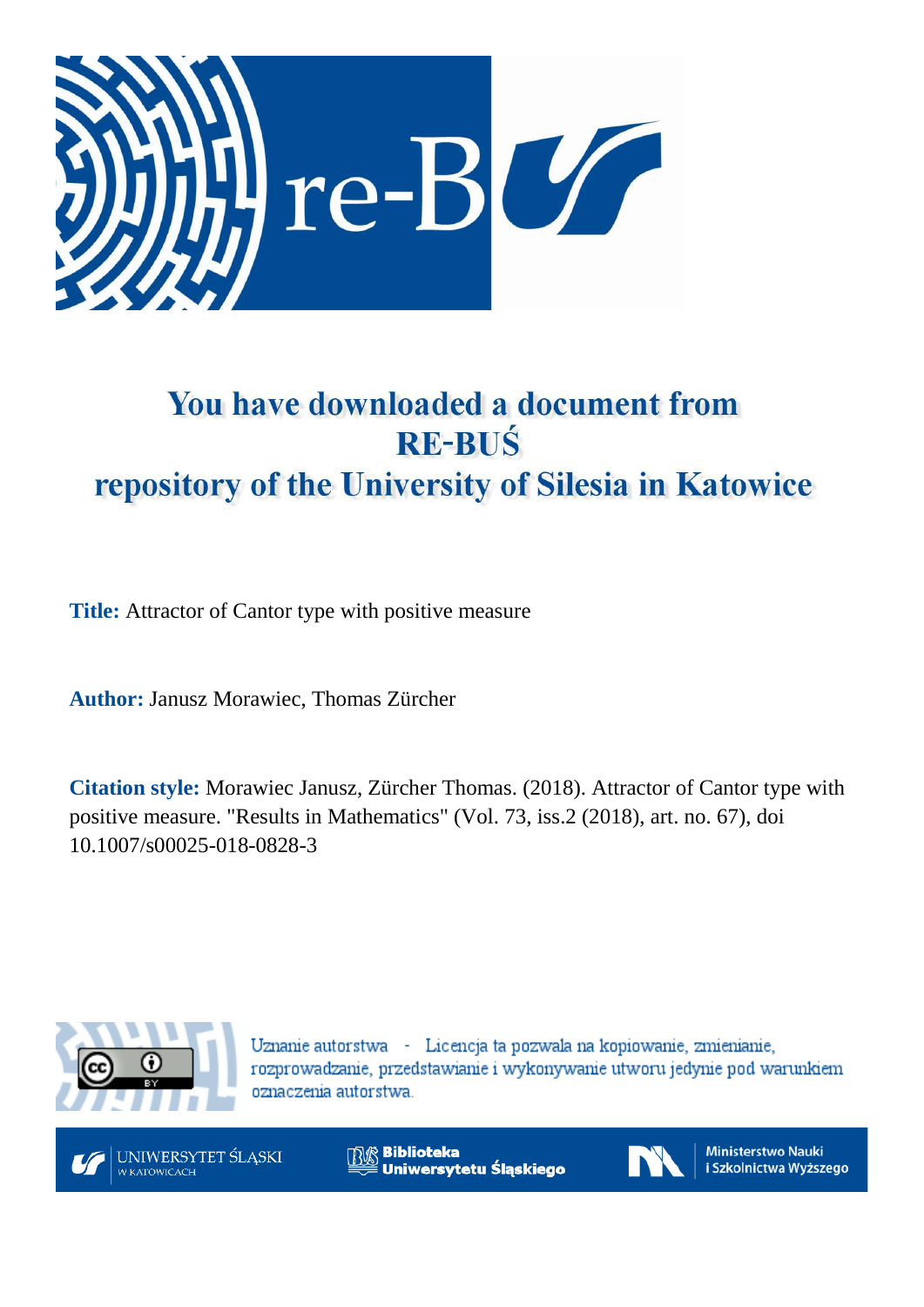

# **Attractor of Cantor Type with Positive Measure**

Janusz Morawie[c](http://orcid.org/0000-0002-0310-867X) $\bullet$  and Thomas Zürcher

**Abstract.** We construct an iterated function system consisting of strictly increasing contractions  $f, g : [0, 1] \rightarrow [0, 1]$  with  $f([0, 1]) \cap g([0, 1]) = \emptyset$  and such that its attractor has positive Lebesgue measure.

**Mathematics Subject Classification.** Primary 28A80; Secondary 26A18.

**Keywords.** Iterated function system, attractor, Cantor type set.

# **1. Introduction**

Self-similar measures associated with iterated function systems (shortly IFS) have many significant and interesting applications in various areas of science, including mathematics, and in particular, the theory of functional equations (see e.g.  $[1,8,10]$  $[1,8,10]$  $[1,8,10]$  $[1,8,10]$ ). Studying a functional equation connected with the problem posed in [\[7,](#page-12-3)[9](#page-12-4)], we come to the following question.

<span id="page-1-0"></span>**Question 1.1.** Consider an IFS consisting of strictly monotone contractions  $f_1, \ldots, f_N : [0, 1] \to [0, 1]$  such that

<span id="page-1-1"></span>
$$
\bigcup_{n=1}^{N} f_n([0,1]) \neq [0,1] \text{ and } f_i((0,1)) \cap f_j((0,1)) = \emptyset \text{ for all } i \neq j. \quad (1.1)
$$

Is the attractor of this IFS necessary of Lebesgue measure zero?

Surprisingly we could not find any answer to this question by looking through the literature in this topic. The purpose of this paper is to give a negative answer to this question by constructing an example of an IFS consisting of two strictly increasing contractions  $f,g:[0,1] \rightarrow [0,1]$  such that  $f([0, 1]) \cap g([0, 1]) = \emptyset$  with the attractor of positive Lebesgue measure.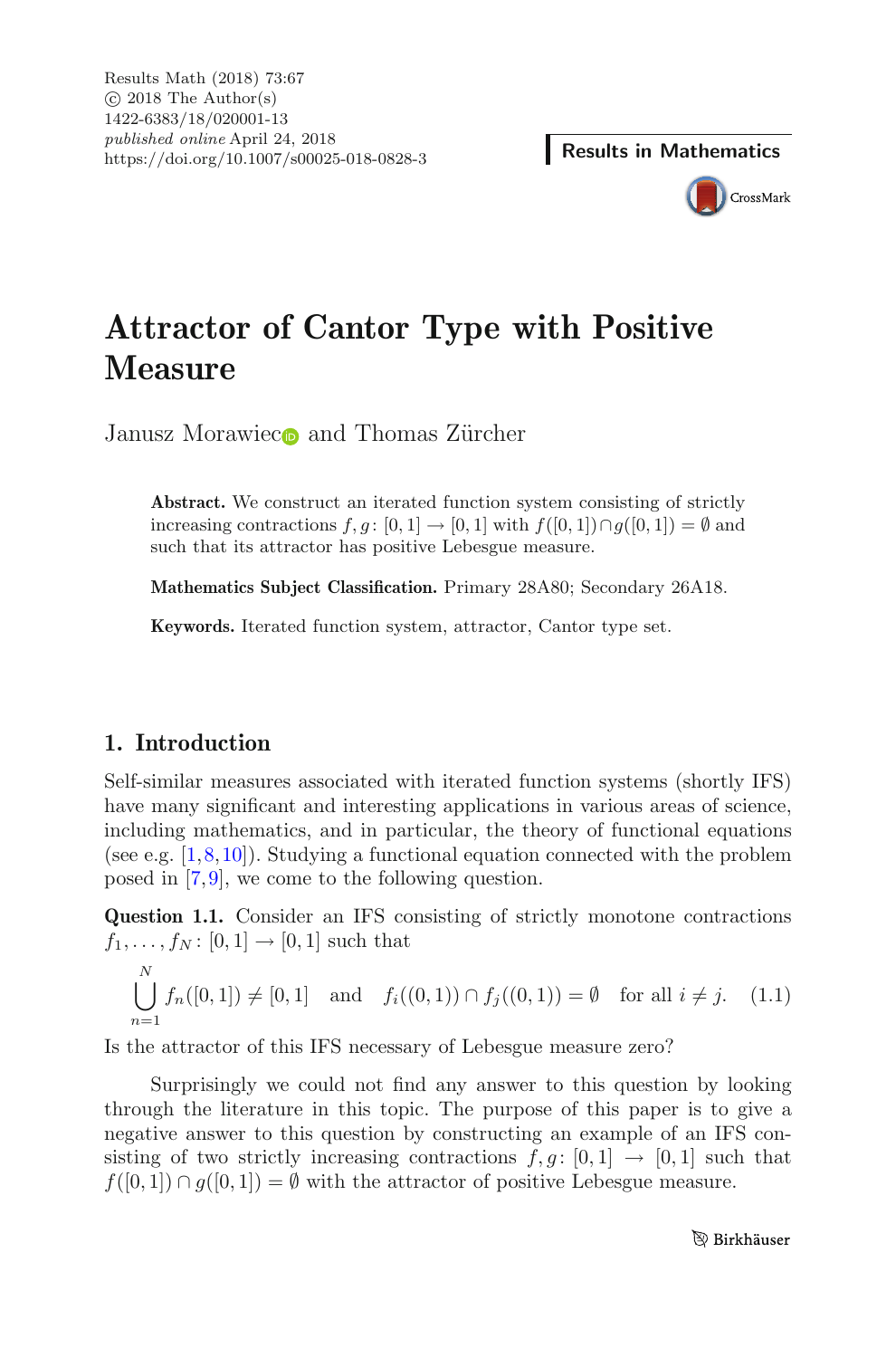## **2. Preliminaries**

We say that a function  $f : [a, b] \to \mathbb{R}$  is *L-Lipschitz*, if

 $|f(x) - f(y)| \le L|x - y|$  for all  $x, y \in [a, b]$ .

Any *L*-Lipschitz function  $f : [a, b] \to \mathbb{R}$  with  $L < 1$  is said to be a *contraction*.

The following fact will be used frequently in the announced construction; its proof is simple, so we omit it.

<span id="page-2-2"></span>**Lemma 2.1.** Let  $f : [a, b] \to \mathbb{R}$  be a function and let  $c \in [a, b]$ . If the restrictions *of* f *to* [a, c] *and to* [c, b] *are both* L*-Lipschitz, then* f *is* L*-Lipschitz as well.*

In this paper, whenever we are given a finite collection of contractions defined on the interval [0, 1] into itself, we refer to it as *iterated function system*.

The following fact is well-known (see  $[6,$  Theorem 9.1]).

<span id="page-2-0"></span>**Theorem 2.2.** If  $\{f_1, \ldots, f_N\}$  *is an IFS, then there is a unique attractor, i.e. a non-empty compact set* <sup>A</sup><sup>∗</sup> <sup>⊂</sup> <sup>R</sup> *such that*

$$
A_* = \bigcup_{n=1}^N f_n(A_*).
$$

*Moreover, if*  $A_1 = [0, 1]$  *and*  $A_{k+1} = \bigcup_{n=1}^{N} f_n(A_k)$  *for every*  $k \in \mathbb{N}$ *, then* 

<span id="page-2-1"></span>
$$
A_* = \bigcap_{k \in \mathbb{N}} A_k. \tag{2.1}
$$

From the moreover part of Theorem [2.2](#page-2-0) we see that the attractor of the IFS considered in Question [1.1](#page-1-0) looks like a set of Cantor type; in fact, [\(1.1\)](#page-1-1) and the strict monotonicity of  $f_1, \ldots, f_N$  imply  $A_{k+1} \subsetneq A_k$  for every  $k \in \mathbb{N}$ . Let us mention here that not every set of Cantor type can be an attractor of some IFS (see  $[2]$ ), and moreover, that typical closed sets in  $[0, 1]$  can not be attractors of any IFS (see [\[4](#page-12-8)]). In particular, for each  $s \in (0, 1]$  it is possible to construct a nowhere dense perfect subset of  $[0, 1]$ , with Hausdorff dimension s, which is not an attractor for any IFS composed of weak contractions of  $[0, 1]$  into itself (see  $[3]$  $[3]$ ). It is also known that the family of all attractors is dense, path connected and an  $F_{\sigma}$  set in the space of all nonempty and compact subsets of  $[0, 1]$  endowed with the Hausdorff metric (see  $[5]$ ).

Note that the strict monotonicity in Question [1.1](#page-1-0) is crucial. Indeed, if we omit the word "strictly", then there is no problem to give an example of an IFS whose attractor is of positive Lebesgue measure.

*Example* 2.3. Define  $F, G: [0,1] \rightarrow [0,1]$  by

$$
F(x) = \begin{cases} \frac{1}{2}x, & \text{if } x \in [0, \frac{1}{3}] \\ \frac{1}{6}, & \text{if } x \in (\frac{1}{3}, \frac{2}{3}) \\ \frac{1}{2}x - \frac{1}{6}, & \text{if } x \in [\frac{2}{3}, 1] \end{cases} \text{ and } G(x) = \begin{cases} \frac{2}{3} + \frac{1}{2}x, & \text{if } x \in [0, \frac{1}{3}] \\ \frac{5}{6}, & \text{if } x \in (\frac{1}{3}, \frac{2}{3}) \\ \frac{1}{2}x + \frac{1}{2}, & \text{if } x \in [\frac{2}{3}, 1]. \end{cases}
$$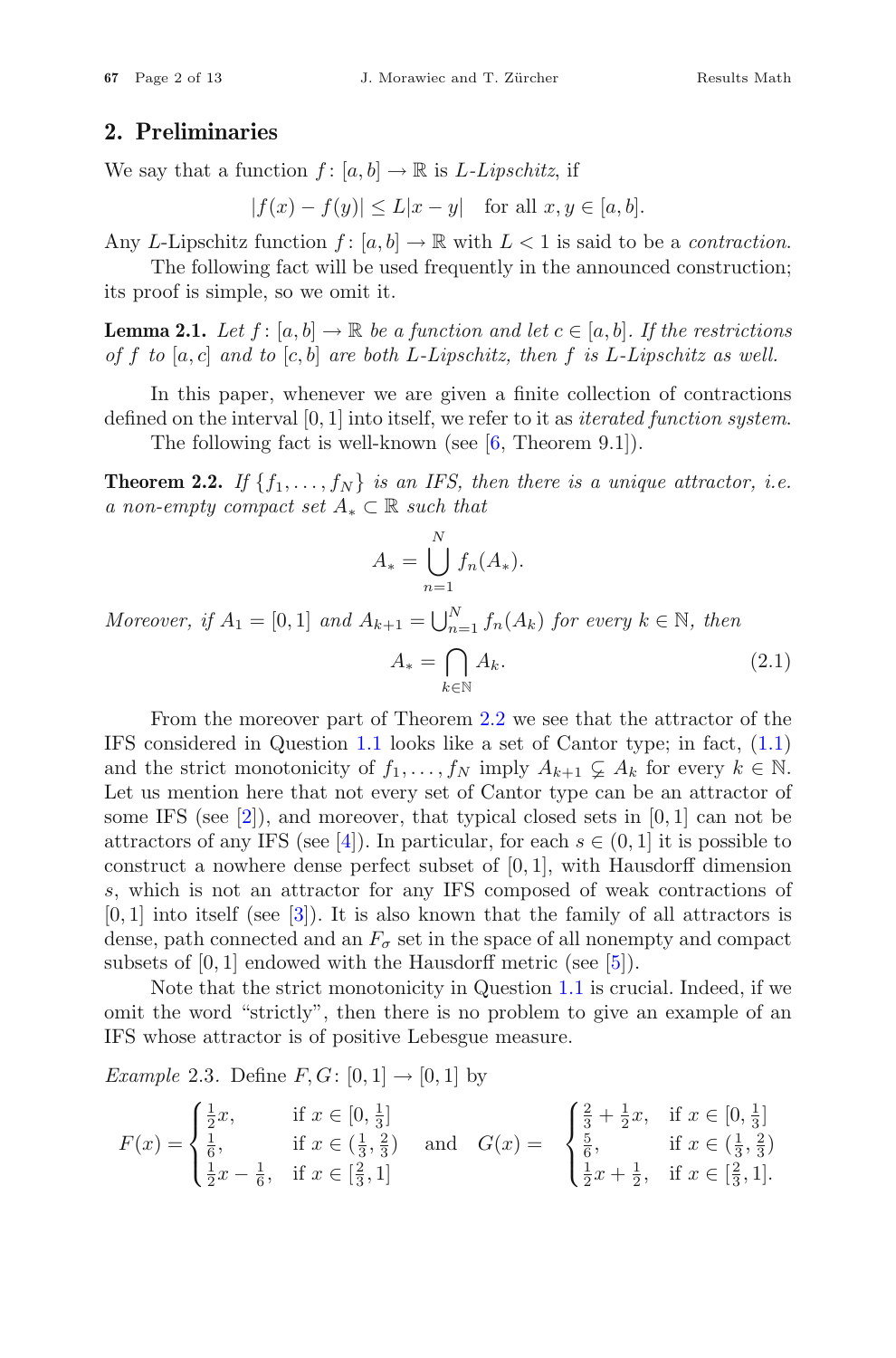A short calculation shows that  $F([0, \frac{1}{3}] \cup [\frac{2}{3}, 1]) \cup G([0, \frac{1}{3}] \cup [\frac{2}{3}, 1]) = [0, \frac{1}{3}] \cup [\frac{2}{3}, 1]$ . By Theorem [2.2](#page-2-0) the set  $[0, \frac{1}{3}] \cup [\frac{2}{3}, 1]$  is the attractor of the considered IFS, which clearly is not of Cantor type.

## **3. The Similitudes Case**

Now we prove that if the considered IFS consists of similitudes, then the answer to the posed question is positive.

From now on, we denote by  $\mathcal{L}^1$  the Lebesgue measure on the real line.

**Proposition 3.1.** *Assume that*  $f_1, \ldots, f_N$ : [0, 1]  $\rightarrow$  [0, 1] *is an IFS consisting of similitudes satisfying* [\(1.1\)](#page-1-1)*. Then the attractor of this IFS is of Lebesgue measure zero.*

*Proof.* For every  $n \in \{1, ..., N\}$ , let the similitude  $f_n$  be of the form

$$
f_n(x) = a_n x + b_n
$$

with some  $a_n \in (-1,0) \cup (0,1)$  and  $b_n \in [0,1]$ .

Put  $q = \mathcal{L}^1(A_1 \setminus A_2)$  and observe that  $1-q = \sum_{n=1}^N |a_n| \in (0,1)$ , by [\(1.1\)](#page-1-1). A simple induction gives  $\mathcal{L}^1(A_k \setminus A_{k+1}) = q(1-q)^{k-1}$  for every  $k \in \mathbb{N}$ . Hence

$$
\mathcal{L}^1(A_*) = 1 - \sum_{k=1}^{\infty} \mathcal{L}^1(A_k \setminus A_{k+1}) = 1 - \frac{q}{1 - (1 - q)} = 0,
$$

and the proof is complete.

# **4. Construction of the Example**

We begin with an explanation of the idea how we construct the announced example. Consider the IFS consisting of the contractions  $f_0, g_0: [0, 1] \rightarrow [0, 1]$ defined by

$$
f_0(x) = \frac{1}{3}x
$$
 and  $g_0(x) = \frac{1}{3}x + \frac{2}{3}$ .

It is well-known that the attractor of this IFS is the Cantor set (see e.g. [\[6,](#page-12-6) Chapter 9]), which has Lebesgue measure zero. The problem is that the gap  $(\frac{1}{3}, \frac{2}{3})$  leads to the gaps  $(\frac{1}{9}, \frac{2}{9})$  and  $(\frac{7}{9}, \frac{8}{9})$ . During the process, the gaps propagate and at the end sum up to a set of Lebesgue measure 1. To counteract, we modify the functions  $f_0$  and  $g_0$ . As  $\left(\frac{1}{3}, \frac{2}{3}\right)$  and its images generate gaps, we make the gaps smaller by mapping  $(\frac{1}{3}, \frac{2}{3})$  to smaller sets than  $(\frac{1}{9}, \frac{2}{9})$  and  $(\frac{7}{9}, \frac{8}{9})$ . We continue to modify the functions  $f_0$  and  $g_0$  such that the images of the smaller gaps are even smaller. This way, we obtain two sequences of strictly increasing contractions that converge uniformly to strictly increasing contractions that form our IFS.

$$
\Box
$$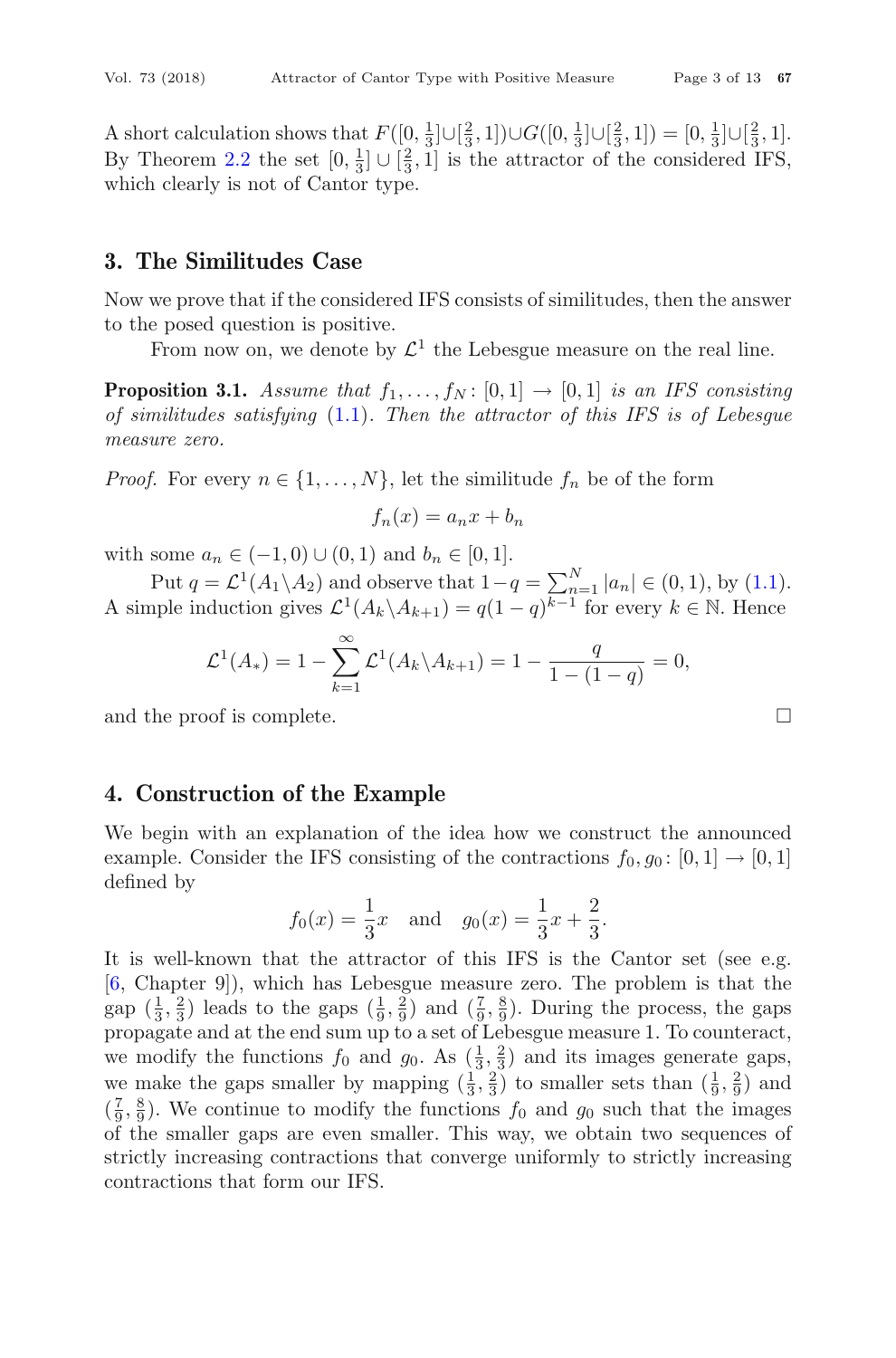#### **4.1. Key Sequences**

First, we need two sequences  $(\varepsilon_k)_{k\in\mathbb{N}}$  and  $(w_k)_{k\in\mathbb{N}}$  of parameters that will determine how we modify the functions  $f_0$  and  $g_0$ .

We let

$$
w_1 = 1
$$
 and  $\varepsilon_1 = \frac{1}{6}$ .

Having defined  $\varepsilon_l > 0$  and  $w_l \in \mathbb{R}$  for all  $1 \leq l \leq k$ , we let

<span id="page-4-1"></span>
$$
w_{k+1} = \frac{w_k}{2} - \varepsilon_k \tag{4.3}
$$

and choose  $\varepsilon_{k+1} > 0$  such that the following conditions are satisfied

$$
2^k \varepsilon_{k+1} < \frac{1}{2} \cdot \frac{1}{4^k},\tag{4.4}
$$

<span id="page-4-2"></span>
$$
\frac{\varepsilon_{k+1}}{\varepsilon_k} < \frac{1}{2},\tag{4.5}
$$

<span id="page-4-3"></span><span id="page-4-0"></span>
$$
\varepsilon_{k+1} < \frac{w_k}{4} - \frac{\varepsilon_k}{2}.\tag{4.6}
$$

To see that the sequences  $(\varepsilon_k)_{k\in\mathbb{N}}$  and  $(w_k)_{k\in\mathbb{N}}$  are well-defined, we only have to show that we really can satisfy  $(4.6)$ . First, we observe that  $\frac{w_1}{4} - \frac{\varepsilon_1}{2} =$ <br> $\frac{1}{4} - \frac{1}{4} > 0$ . Thus we can choose  $\varepsilon_2$ . Fix  $k \in \mathbb{N}$  and assume that we have already  $\frac{1}{4} - \frac{1}{12} > 0$ . Thus we can choose  $\varepsilon_2$ . Fix  $k \in \mathbb{N}$  and assume that we have already chosen  $\varepsilon_{k+1}$  and  $w_{k+1}$ . Then, using [\(4.3\)](#page-4-1) and [\(4.6\)](#page-4-0), we have  $\frac{w_{k+1}}{4} - \frac{\varepsilon_{k+1}}{2} = \frac{w_k}{2} - \frac{\varepsilon_{k+1}}{2} > 0$  which shows that we can choose  $\varepsilon_{k+1}$  $\frac{v_k}{8} - \frac{\varepsilon_k}{4} - \frac{\varepsilon_{k+1}}{2} > 0$ , which shows that we can choose  $\varepsilon_{k+2}$ .

Condition [\(4.4\)](#page-4-2) will be used to show that the attractor of the constructed IFS has positive Lebesgue measure. To guarantee that our functions are contractions, we will need condition  $(4.5)$ . Finally, conditions  $(4.6)$  and  $(4.3)$  will guarantee that all the intervals where the modifications will take place are non-degenerated but small enough.

<span id="page-4-6"></span>**Lemma 4.1.** *For every*  $k \in \mathbb{N}$  *we have* 

<span id="page-4-4"></span>
$$
0 < w_k \le \frac{1}{2^{k-1}} \tag{4.7}
$$

*and*

<span id="page-4-5"></span>
$$
\frac{w_{k+1}}{w_k} < \frac{1}{2}.\tag{4.8}
$$

*Proof.* Conditions [\(4.7\)](#page-4-4) and [\(4.8\)](#page-4-5) are clearly true for  $k = 1$ .

If  $k \ge 2$ , then using [\(4.3\)](#page-4-1) and [\(4.6\)](#page-4-0), we get  $w_{k+1} = \frac{w_k}{2} - \varepsilon_k > 2\varepsilon_{k+1} > 0$ . Thus the first inequality in  $(4.7)$  is proved. To prove the second one and  $(4.8)$ , it is enough to observe that applying [\(4.3\)](#page-4-1) we have  $w_{k+1} = \frac{w_k}{2} - \varepsilon_k < \frac{w_k}{2}$  and proceed by induction on k.  $\Box$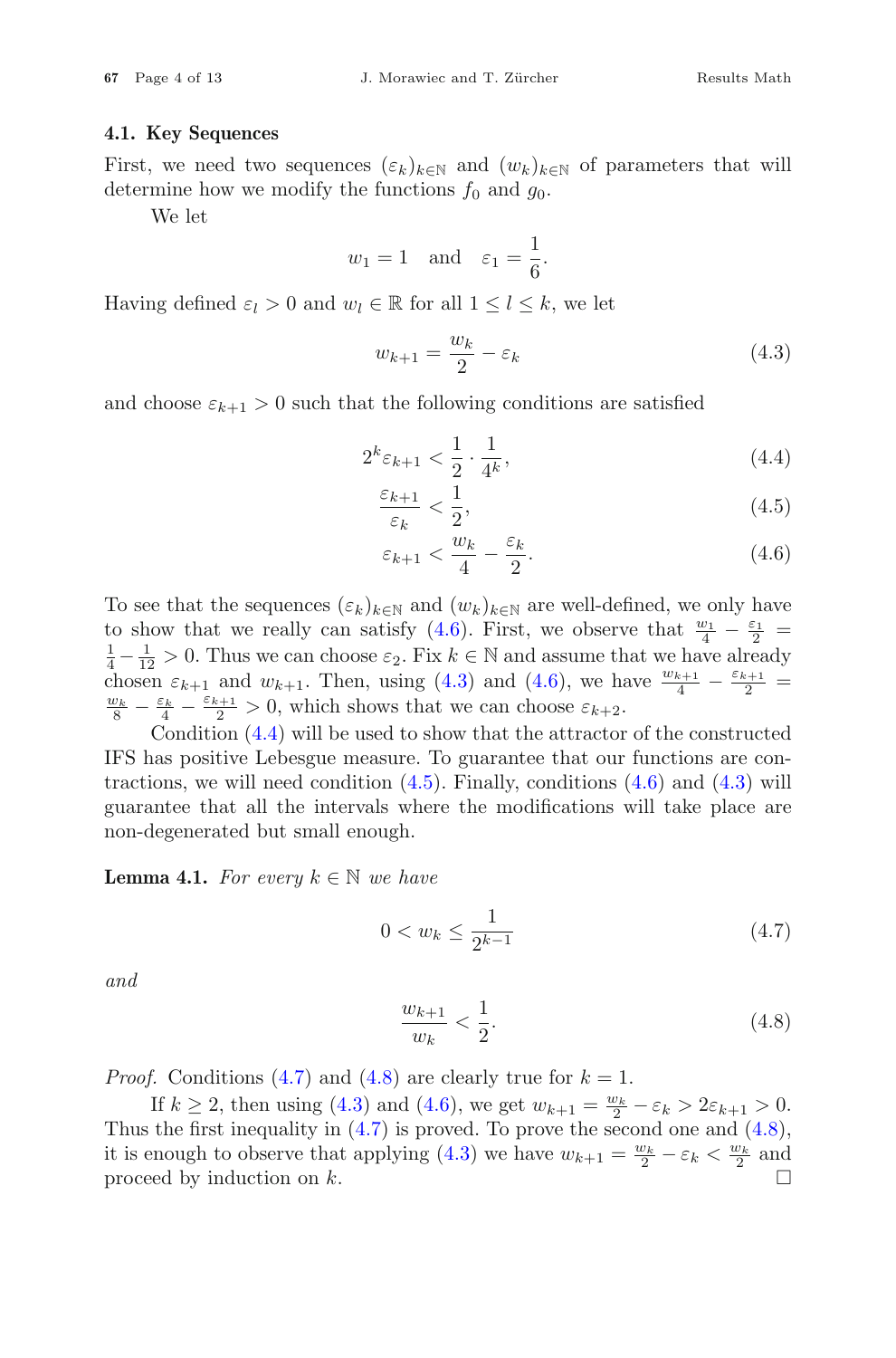#### **4.2. Intervals Where the Modifications Take Place**

We inductively define a sequence of collections of intervals as follows. Put

$$
\mathcal{I}_1 = \{[0,1]\}
$$

and observe that the only interval in  $\mathcal{I}_1$  has length  $w_1$ .

Fix  $k \in \mathbb{N}$  and assume that the collection  $\mathcal{I}_k$  has been defined in such a way that  $b - a = w_k$  for each  $[a, b] \in \mathcal{I}_k$ ; note that  $w_k > 0$  by [\(4.7\)](#page-4-4). Next observe that if  $[a, b] \in \mathcal{I}_k$ , then according to  $(4.3)$  we have

$$
\frac{a+b}{2} - \varepsilon_k - a = \frac{w_k}{2} - \varepsilon_k = w_{k+1} \quad \text{and} \quad b - \frac{a+b}{2} - \varepsilon_k = \frac{w_k}{2} - \varepsilon_k = w_{k+1}.
$$

Now we put

$$
\mathcal{I}_{k+1} = \bigcup_{[a,b] \in \mathcal{I}_k} \left\{ \left[ a, \frac{a+b}{2} - \varepsilon_k \right], \left[ \frac{a+b}{2} + \varepsilon_k, b \right] \right\}.
$$

In this way we have constructed a sequence  $(\mathcal{I}_k)_{k\in\mathbb{N}}$  of collections of intervals. Let us write down some of the sequence's properties in the next lemma.

#### <span id="page-5-0"></span>**Lemma 4.2.** *Assume that*  $k \in \mathbb{N}$ *.*

- (i) The family  $\mathcal{I}_k$  consists of  $2^{k-1}$  pairwise disjoint closed subintervals of [0, 1]*.*
- (ii) *If*  $[a, b] \in \mathcal{I}_k$ , then  $b a = w_k$ .
- (iii) *We have*  $\bigcup \mathcal{I}_{k+1} \subsetneq \bigcup \mathcal{I}_k$ .
- (iv) Let  $[a, b] \in \mathcal{I}_k$ . If  $[a, b] \subset [0, \frac{1}{3}]$ , then  $[a, b] + \frac{2}{3} \in \mathcal{I}_k$ , and if  $[a, b] \subset [\frac{2}{3}, 1]$ , *then*  $[a, b] - \frac{2}{3} \in \mathcal{I}_k$ .

*Proof.* Assertions (i), (ii) and (iii) are clear from the construction of the sequence  $(\mathcal{I}_k)_{k\in\mathbb{N}}$ . Assertion (iv) can be proved by a simple induction with the fact that

$$
{\cal I}_2=\left\{ \left[0,\frac{1}{3}\right],\left[\frac{2}{3},1\right]\right\}
$$

as its first step.  $\Box$ 

#### **4.3. Attractor**

We now define a set, which turns out to be the attractor of our IFS. For every  $k \in \mathbb{N}$  we let

$$
A_k = \bigcup \mathcal{I}_k
$$

and observe that by assertion (iii) of Lemma [4.2](#page-5-0) we have

<span id="page-5-1"></span>
$$
A_{k+1} \varsubsetneq A_k. \tag{4.9}
$$

Now we define  $A_*$  as intersection of all  $A_k$  as in  $(2.1)$ .

It is clear that

$$
A_* \subset \left[0, \frac{1}{3}\right] \cup \left[\frac{2}{3}, 1\right].
$$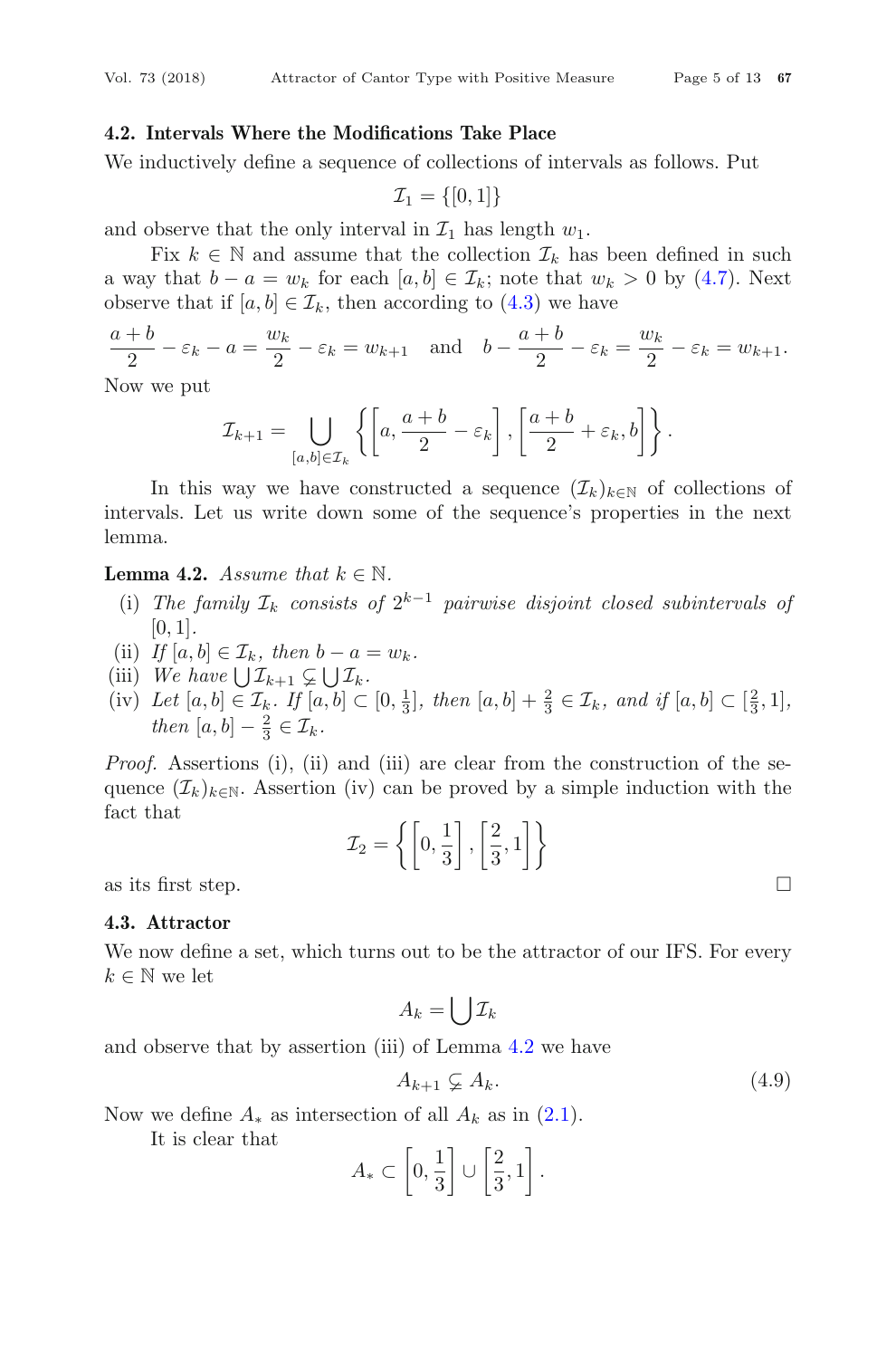Moreover, assertion (iv) of Lemma [4.2](#page-5-0) yields

$$
\left(A_* \cap \left[0, \frac{1}{3}\right]\right) + \frac{2}{3} = A_* \cap \left[\frac{2}{3}, 1\right].
$$

<span id="page-6-0"></span>**Lemma 4.3.** *The set* A<sup>∗</sup> *is of Cantor type, i.e. nonempty, compact, perfect and nowhere dense.*

*Proof.* It is easy to see that  $0 \in A_*$ , so  $A_* \neq \emptyset$ .

From assertion (i) of Lemma [4.2](#page-5-0) we conclude that each  $A_k$  is closed and bounded. Hence  $A_*$  is compact.

For showing that  $A_*$  is nowhere dense, suppose the contrary and choose a point  $x_0 \in A_*$  and  $r > 0$  such that  $(x_0-r, x_0+r) \subset A_*$ . Thus  $(x_0-r, x_0+r) \subset$  $A_k$  for every  $k \in \mathbb{N}$ , which is impossible by assertions (i) and (ii) of Lemma [4.2](#page-5-0) and (4.7). and  $(4.7)$ .

#### **Lemma 4.4.** *The set* A<sup>∗</sup> *has positive (one-dimensional) Lebesgue measure.*

*Proof.* By Lemma [4.3](#page-6-0) the set  $A_*$  is Lebesgue measurable. We calculate the measure of the complement of  $A^*$ . In the course of the computation, we need  $(4.9)$ , assertion (i) of Lemma [4.2](#page-5-0) and  $(4.4)$ , as well as

$$
[0,1]\setminus A_k\setminus \left(\bigcup_{l=1}^{k-1} ([0,1]\setminus A_l)\right) = A_{k-1}\setminus A_k.
$$

Consequently,

$$
\mathcal{L}^{1}([0,1]\setminus A_{*}) = \mathcal{L}^{1}\left([0,1]\setminus\bigcap_{k=2}^{\infty} A_{k}\right) = \mathcal{L}^{1}\left(\bigcup_{k=2}^{\infty} \left([0,1]\setminus A_{k}\right)\right)
$$
  
\n
$$
= \mathcal{L}^{1}\left(\bigcup_{k=2}^{\infty} \left(\left([0,1]\setminus A_{k}\right)\setminus\left(\bigcup_{l=1}^{k-1} \left([0,1]\setminus A_{l}\right)\right)\right)\right)
$$
  
\n
$$
\leq \sum_{k=2}^{\infty} \mathcal{L}^{1}\left(\left([0,1]\setminus A_{k}\right)\setminus\left(\bigcup_{l=1}^{k-1} \left([0,1]\setminus A_{l}\right)\right)\right)
$$
  
\n
$$
= \mathcal{L}^{1}\left([0,1]\setminus A_{2}\right) + \sum_{k=3}^{\infty} \mathcal{L}^{1}\left(\left([0,1]\setminus A_{k}\right)\setminus\left(\bigcup_{l=1}^{k-1} \left([0,1]\setminus A_{l}\right)\right)\right)
$$
  
\n
$$
= 2\varepsilon_{1} + \sum_{k=3}^{\infty} 2^{k-2} \cdot 2\varepsilon_{k-1} < \frac{1}{3} + \sum_{k=3}^{\infty} \frac{1}{4^{k-2}} = \frac{2}{3}.
$$

Finally, we have  $\mathcal{L}^1(A_*) \geq \frac{1}{3} > 0$ .  $\frac{1}{3} > 0.$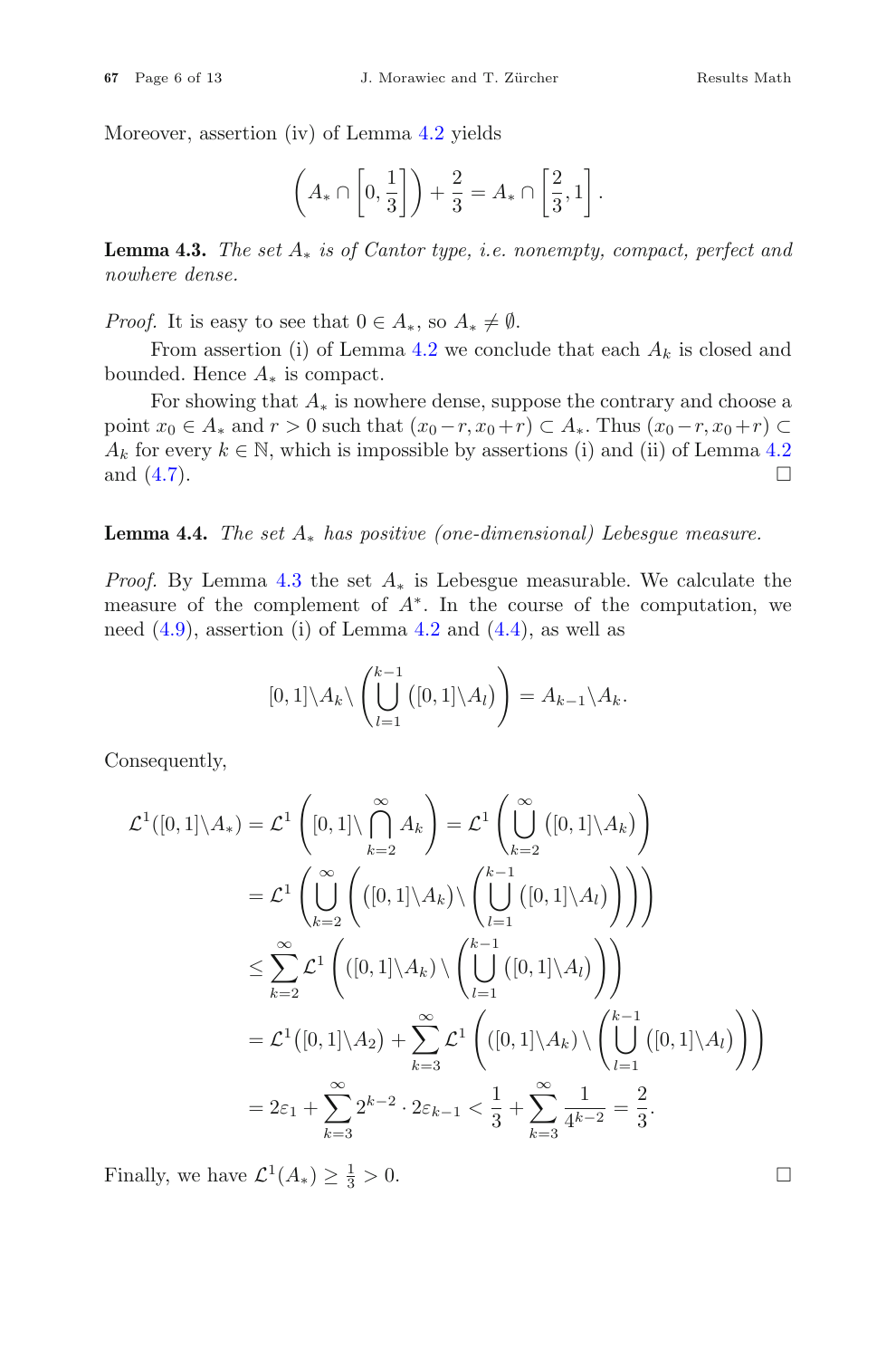

<span id="page-7-0"></span>FIGURE 1. Graphs of  $f_k$  and  $f_{k-1}$  on  $[a, b] \in \mathcal{I}_k$ 

#### **4.4. Sequence of Functions**

Define the function  $f_1: [0, 1] \rightarrow [0, 1]$  by

$$
f_1(x) = \begin{cases} 3(\frac{1}{6} - \varepsilon_2)x, & \text{if } x \in [0, \frac{1}{3}] \\ 6\varepsilon_2(x - \frac{1}{3}) + \frac{1}{6} - \varepsilon_2, & \text{if } x \in (\frac{1}{3}, \frac{2}{3}) \\ 3(\frac{1}{6} - \varepsilon_2)(x - \frac{2}{3}) + \frac{1}{6} + \varepsilon_2, & \text{if } x \in [\frac{2}{3}, 1]. \end{cases}
$$

Note that  $f_1$  is a strictly increasing contraction with the minimal Lipschitz constant strictly smaller than  $\frac{1}{2}$ ; here we use that  $\varepsilon_2 \in (0, \frac{1}{16})$  by [\(4.4\)](#page-4-2) and apply Lemma [2.1.](#page-2-2) Moreover, simple calculations (some of them with the use of  $(4.3)$ ) give

$$
f_1(0) = f_0(0)
$$
,  $f_1(1) = f_0(1)$ ,  $f_1\left(\frac{1}{3}\right) - f_1(0) = f_1(1) - f_1\left(\frac{2}{3}\right) = w_3$ .

Fix  $k \in \mathbb{N}$  and assume that the function  $f_{k-1}: [0,1] \to [0,1]$  has been defined. Then we define  $f_k: [0,1] \to [0,1]$  as follows. If  $[a, b] \in \mathcal{I}_k$ , then we define  $f_k$  on [a, b] by

$$
f_k(x) = \begin{cases} \frac{w_{k+2}}{w_{k+1}}(x-a) + f_{k-1}(a), & \text{if } x \in [a, \frac{a+b}{2} - \varepsilon_k] \\ \frac{\varepsilon_{k+1}}{\varepsilon_k}(x - \frac{a+b}{2} + \varepsilon_k) + f_{k-1}(a) + w_{k+2}, & \text{if } |x - \frac{a+b}{2}| < \varepsilon_k \\ \frac{w_{k+2}}{w_{k+1}}(x - \frac{a+b}{2} - \varepsilon_k) + f_{k-1}(a) + w_{k+2} + 2\varepsilon_{k+1}, & \text{if } x \in [\frac{a+b}{2} + \varepsilon_k, b]; \end{cases}
$$

see Fig. [1.](#page-7-0) Note that the above formula is consistent with the definition of  $f_1$ by [\(4.3\)](#page-4-1) and simple calculations. In this way we have defined  $f_k$  on  $\bigcup \mathcal{I}_k$ . Now we put

 $f_k(x) = f_{k-1}(x)$  for every  $x \in [0,1] \setminus \bigcup \mathcal{I}_k$ .

The next lemma collects essential properties of the just defined sequence  $(f_k)_{k\in\mathbb{N}}$ .

<span id="page-7-1"></span>**Lemma 4.5.** *Assume that*  $k \in \mathbb{N}$ *.* 

(i) *If*  $[a, b] \in \mathcal{I}_{k+1}$ , then  $f_k(b) - f_k(a) = w_{k+2}$ .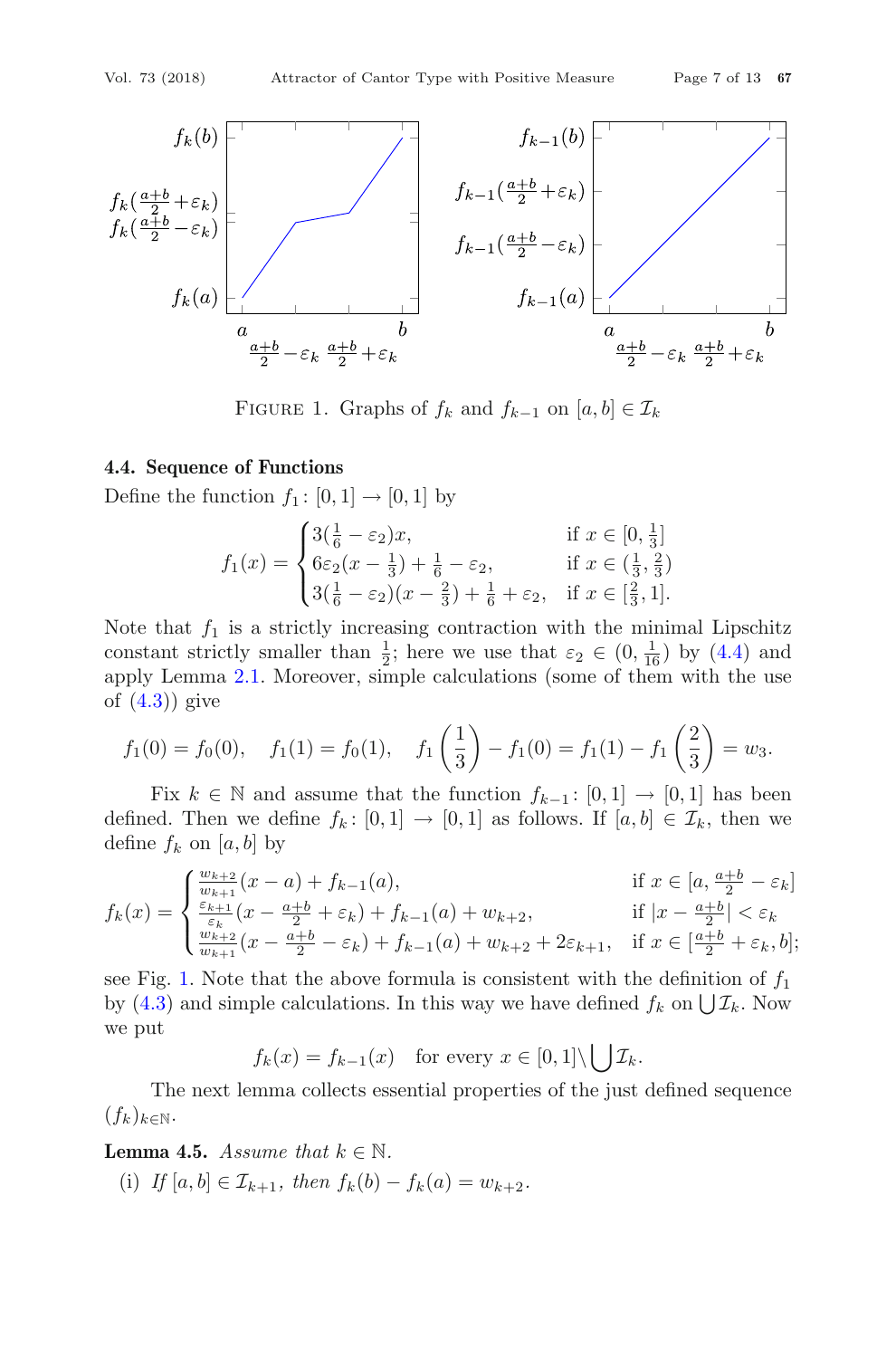- (ii) *If*  $[a, b] \in \mathcal{I}_k$ *, then*  $f_k(a) = f_{k-1}(a)$  *and*  $f_k(b) = f_{k-1}(b)$ *.*
- (iii) *The function*  $f_{k-1}$  *is affine on each*  $[a, b] \in \mathcal{I}_k$ *.*
- $(iv)$  *The function*  $f_k$  *is strictly increasing.*
- (v) The function  $f_k$  is a contraction with Lipschitz constant strictly smaller *than*  $\frac{1}{2}$ *.*
- (vi) *We have*  $f_k([0,1]) = [0, \frac{1}{3}]$ .
- (vii) *If*  $[a, b] \in \mathcal{I}_k$ , then  $[f_{k-1}(a), f_{k-1}(b)] \in \mathcal{I}_{k+1}$ .
- (viii) *If*  $[a, b] \in \mathcal{I}_{k+1}$ , then there exists an interval  $[c, d] \in \mathcal{I}_k$  *such that either*  $[a, b] = [f_{k-1}(c), f_{k-1}(d)]$  *or*  $[a, b] = [f_{k-1}(c), f_{k-1}(d)] + \frac{2}{3}$ .

*Proof.* (i) Fix an interval  $[c, d] \in \mathcal{I}_{k+1}$ . Then there exists an interval  $[a, b] \in$  $\mathcal{I}_k$  such that either  $[c, d] = [a, \frac{a+b}{2} - \varepsilon_k]$  or  $[c, d] = [\frac{a+b}{2} + \varepsilon_k, b]$ . If  $[c, d] = [a, \frac{a+b}{2} - \varepsilon_k]$ , then using assertion (ii) of Lemma [4.2](#page-5-0) and [\(4.3\)](#page-4-1) we obtain

<span id="page-8-0"></span>
$$
f_k\left(\frac{a+b}{2} - \varepsilon_k\right) = \frac{w_{k+2}}{w_{k+1}}\left(\frac{b-a}{2} - \varepsilon_k\right) + f_{k-1}(a)
$$
  
= 
$$
\frac{w_{k+2}}{w_{k+1}}\left(\frac{w_k}{2} - \varepsilon_k\right) + f_{k-1}(a) = w_{k+2} + f_{k-1}(a).
$$
 (4.10)

Hence  $f_k(d) - f_k(c) = w_{k+2}$ .

If  $[c, d] = \left[\frac{a+b}{2} + \varepsilon_{k+1}, b\right]$ , then the same arguments as above give

$$
f_k(d) - f_k(c) = f_k(b) - f_k\left(\frac{a+b}{2} + \varepsilon_k\right) = \frac{w_{k+2}}{w_{k+1}}\left(\frac{b-a}{2} - \varepsilon_k\right) = w_{k+2}.
$$

(ii) Fix  $[a, b] \in \mathcal{I}_k$ . We see at once that  $f_k(a) = f_{k-1}(a)$ . Applying asser-tion (ii) of Lemma [4.2,](#page-5-0) the just proven assertion (i) and  $(4.3)$ , we obtain

$$
f_k(b) = \frac{w_{k+2}}{w_{k+1}} \left( \frac{b-a}{2} - \varepsilon_k \right) + f_{k-1}(a) + w_{k+2} + 2\varepsilon_{k+1}
$$
  
= 
$$
\frac{w_{k+2}}{w_{k+1}} \left( \frac{w_k}{2} - \varepsilon_k \right) + f_{k-1}(b) - w_{k+1} + w_{k+2} + 2\varepsilon_{k+1}
$$
  
= 
$$
2w_{k+2} + f_{k-1}(b) - w_{k+1} + 2\varepsilon_{k+1} = f_{k-1}(b).
$$

- (iii) Clearly,  $f_0$  is affine on [0, 1]. Then a simple induction completes the proof.
- (iv) It is enough to observe that on each interval  $[a, b] \in \mathcal{I}_k$  the function  $f_k$ is strictly increasing by  $(4.7)$ , and then proceed by induction on k using assertion (ii).
- (v) We first observe that  $f_k$  is continuous on any interval  $[a, b] \in \mathcal{I}_k$ ; continuity at  $\frac{a+b}{2} + \varepsilon_k$  is clear and continuity at  $\frac{a+b}{2} - \varepsilon_k$  follows from [\(4.10\)](#page-8-0). Then combining [\(4.8\)](#page-4-5) with [\(4.5\)](#page-4-3) and applying Lemma [2.1](#page-2-2) jointly with assertion (ii) we conclude that  $f_k$  restricted to any interval  $[a, b] \in \mathcal{I}_k$  is *L*-Lipschitz with  $L < \frac{1}{2}$ . Now the assertion can be proved by induction on  $k$ .
- (vi) From the construction we can easy conclude, proceeding by induction with the use of assertion (ii), that for every  $k \in \mathbb{N}$  we have  $f_k(0) = 0$  and  $f_k(1) = \frac{1}{3}.$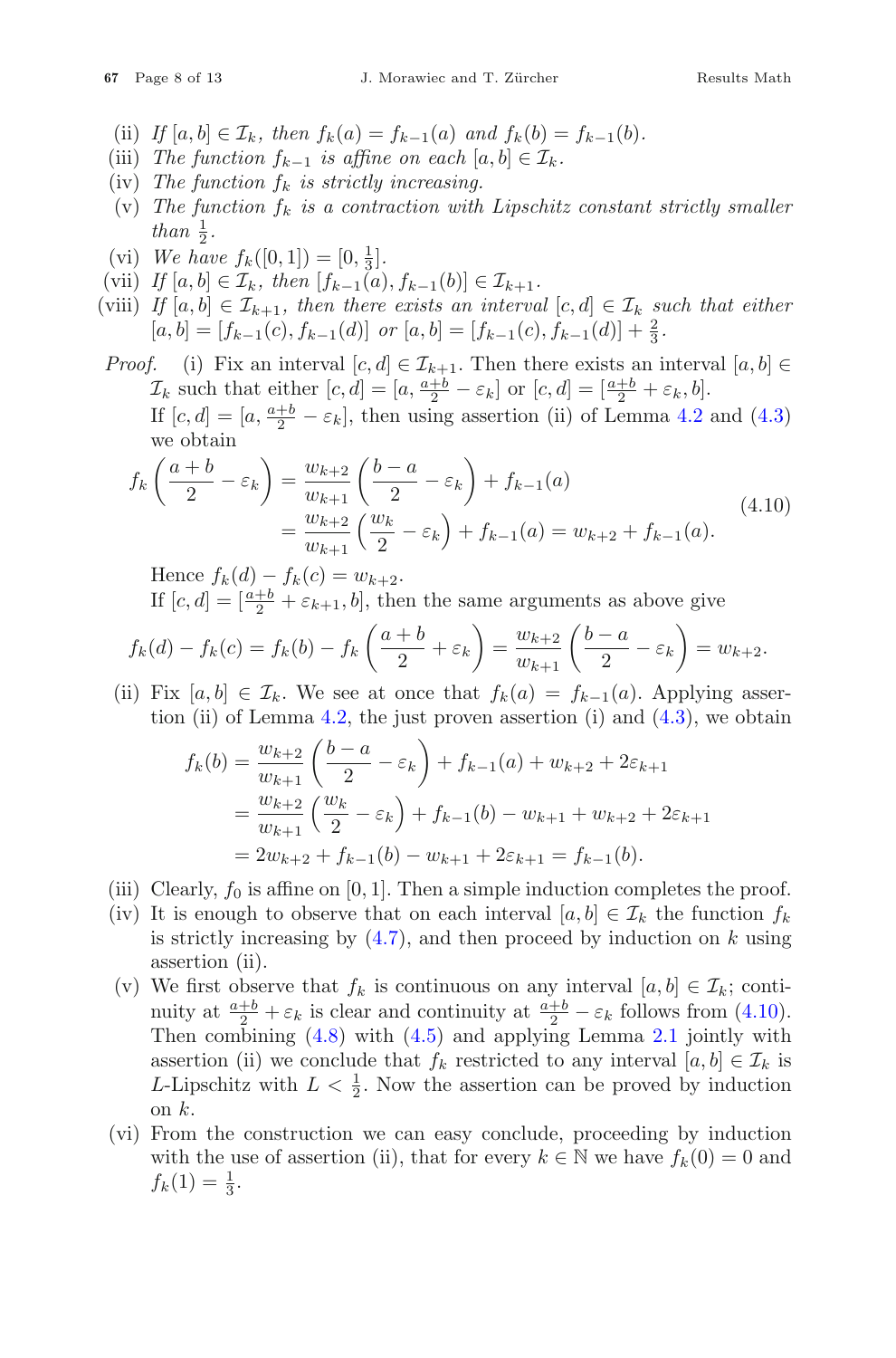(vii) The assertion is clear for  $k = 1$ .

Fix  $k \in \mathbb{N}$  and assume inductively that (vii) holds. Fix also an interval  $[c, d] \in \mathcal{I}_{k+1}$ . Then there exists an interval  $[a, b] \in \mathcal{I}_k$  such that either  $[c, d] = [a, \frac{a+b}{2} - \varepsilon_k]$  or  $[c, d] = [\frac{a+b}{2} + \varepsilon_k, b].$ First, we consider the case where  $[c, d] = [a, \frac{a+b}{2} - \varepsilon_k]$ . Assertion (ii) gives  $f_k(c) = f_k(a) = f_{k-1}(a)$ . Then assertion (i) and the induction hypothesis imply  $[f_k(c), f_k(c) + w_{k+1}] = [f_{k-1}(a), f_{k-1}(a) + w_{k+1}] =$  $[f_{k-1}(a), f_{k-1}(b)] \in \mathcal{I}_{k+1}$ . Hence, by the definition of  $\mathcal{I}_{k+2}$ , we see that  $[f_k(c), f_k(c) + \frac{w_{k+1}}{2} - \varepsilon_{k+1}] \in \mathcal{I}_{k+2}$ . Finally, according to assertion (i) and [\(4.3\)](#page-4-1) we conclude that

$$
[f_k(c), f_k(d)] = [f_k(c), f_k(c) + w_{k+2}] = \left[f_k(c), f_k(c) + \frac{w_{k+1}}{2} - \varepsilon_{k+1}\right] \in \mathcal{I}_{k+2}.
$$

Now, we consider the case where  $[c, d] = \left[\frac{a+b}{2} + \varepsilon_k, b\right]$ . Assertion (ii) gives  $f_k(d) = f_k(b) = f_{k-1}(b)$ . Then assertion (i) and the induction hypothesis imply  $[f_k(d) - w_{k+1}, f_k(d)] = [f_{k-1}(b) - w_{k+1}, f_{k-1}(b)] =$  $[f_{k-1}(a), f_{k-1}(b)] \in \mathcal{I}_{k+1}$ . Hence, by the definition of  $\mathcal{I}_{k+2}$ , we see that  $[f_k(d) - \frac{w_{k+1}}{2} + \varepsilon_{k+1}, f_k(d)] \in \mathcal{I}_{k+2}$ . Finally, according to assertion (i) and [\(4.3\)](#page-4-1) we conclude that

$$
[f_k(c), f_k(d)] = [f_k(d) - w_{k+2}, f_k(d)] = \left[ f_k(d) - \frac{w_{k+1}}{2} + \varepsilon_{k+1}, f_k(d) \right] \in \mathcal{I}_{k+2}.
$$

(viii) From assertion (i) of Lemma [4.2](#page-5-0) we see that the families  $\mathcal{I}_k$  and  $\mathcal{I}_{k+1}$ consist of  $2^{k-1}$  and  $2^k$  pairwise disjoint closed intervals, respectively. The just proved assertion (vii) and assertion (iv) of Lemma [4.2](#page-5-0) imply that with each interval  $[a, b] \in \mathcal{I}_k$  there are associated exactly two intervals of the form  $[f_{k-1}(a), f_{k-1}(b)]$  and  $[f_{k-1}(a), f_{k-1}(b)] + \frac{2}{3}$ , and both belong to  $\mathcal{I}_{k+1}$ . It remains to note that if [a, b] and [c, d] are different intervals from  $\mathcal{I}_k$ , then the intervals associated with them are pairwise disjoint, by assertions (iv) and (vi).

The proof is complete.

#### **4.5. The Limit Function**

We show that the sequence  $(f_k)_{k\in\mathbb{N}}$  converges pointwise to a strictly increasing contraction. We begin with showing that it is convergent.

<span id="page-9-0"></span>**Lemma 4.6.** *The sequence*  $(f_k)_{k \in \mathbb{N}}$  *is a Cauchy sequence with respect to the supremum norm.*

*Proof.* Fix  $k \in \mathbb{N}$ , interval  $[a, b] \in \mathcal{I}_k$  and note that we only need to show that  $\sup\{|f_k(x) - f_{k-1}(x)| : x \in [a, b]\} \leq \frac{1}{2^k}$ . According to assertion (ii) of Lemma [4.5](#page-7-1) the supremum is attained at the point  $\frac{a+b}{2} - \varepsilon_k$  (see Fig. [1\)](#page-7-0). Therefore, it suffices to prove that  $M = |f_k(\frac{a+b}{2} - \varepsilon_k) - f_{k-1}(\frac{a+b}{2} - \varepsilon_k)| \leq \frac{1}{2^k}$ .

 $\Box$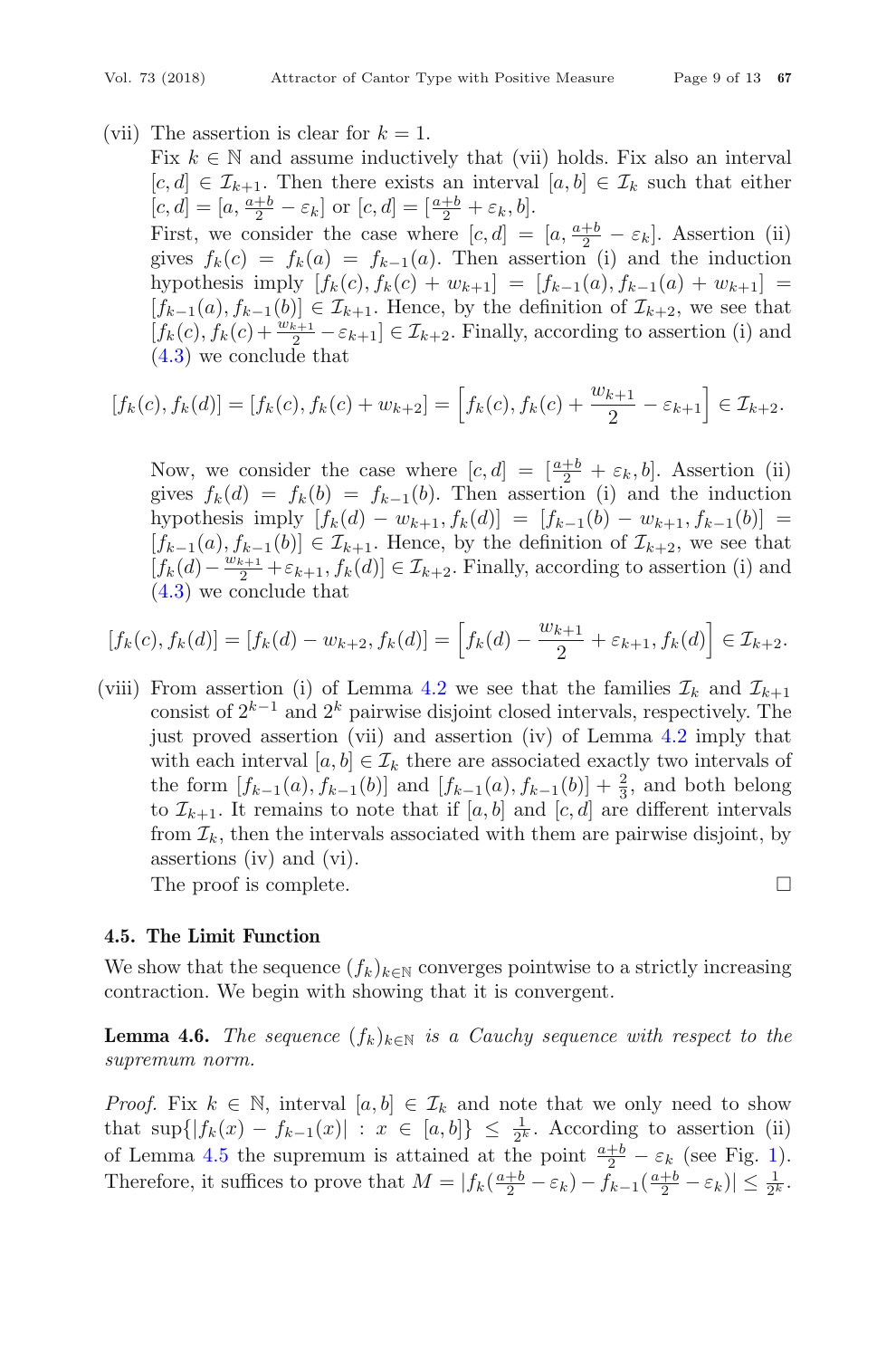Making use of  $(4.10)$ , assertions (iii) and (i) of Lemma  $4.5$ , assertion (ii) of Lemma [4.2,](#page-5-0)  $(4.8)$ ,  $(4.3)$ , and Lemma [4.1](#page-4-6) we get

$$
M = \left| w_{k+2} + f_{k-1}(a) - f_{k-1} \left( \frac{a+b}{2} - \varepsilon_k \right) \right|
$$
  
= 
$$
\left| w_{k+2} + f_{k-1}(a) - \frac{f_{k-1}(b) - f_{k-1}(a)}{b-a} \left( \frac{a+b}{2} - \varepsilon_k - a \right) - f_{k-1}(a) \right|
$$
  
= 
$$
\left| w_{k+2} - \frac{w_{k+1}}{w_k} \left( \frac{w_k}{2} - \varepsilon_k \right) \right| \le w_{k+2} + \frac{1}{2} w_{k+1} \le \frac{1}{2^k}.
$$

The proof is complete.  $\Box$ 

Define the function  $f : [0, 1] \rightarrow [0, 1]$  by

$$
f(x) = \lim_{k \to \infty} f_k(x);
$$

Lemma  $4.6$  shows that  $f$  is well-defined and continuous.

<span id="page-10-0"></span>**Lemma 4.7.** *The function* f *is strictly increasing.*

*Proof.* The function f is increasing by assertion (iv) of Lemma [4.5.](#page-7-1)

Suppose the assertion of the lemma is false. Then there exists an interval  $[x, y] \subset [0, 1]$  on which f is constant.

By Lemma [4.3,](#page-6-0) the set  $A_*$  is closed and nowhere dense. Hence, we find a point  $z \in (x, y)$  and  $r > 0$  such that  $[z - r, z + r] \subset (x, y)$  and  $[z - r, z + r] \cap A_* =$  $\emptyset$ . Since the sequence  $(A_k)_{k \in \mathbb{N}}$  is descending, we see that there exists  $k \in \mathbb{N}$ such that  $[z - r, z + r] \cap A_k = \emptyset$ . This implies that f equals  $f_k$  on  $[z - r, z + r]$ . Therefore,  $f_k$  is constant on  $[z - r, z + r]$ , which contradicts that  $f_k$  is strictly increasing as pointed out in assertion (iv) of Lemma 4.5. increasing as pointed out in assertion  $(iv)$  of Lemma [4.5.](#page-7-1)

<span id="page-10-1"></span>**Lemma 4.8.** *The function* f *is a contraction.*

*Proof.* Note that, by assertion (v) of Lemma [4.5,](#page-7-1) we have  $|f(y) - f(x)|$  =  $\lim_{k \to \infty} |f_k(y) - f_k(y)| \leq \frac{1}{2}|x - y|$  for all  $x, y \in [0, 1].$ 

We finish this subsection with proving a property of  $f$ , which will be used later.

<span id="page-10-2"></span>**Lemma 4.9.** *If* x *is an endpoint of an interval belonging to*  $\mathcal{I}_k$  *for some*  $k \in \mathbb{N}$ *, then*  $f(x) = f_{k-1}(x)$ .

*Proof.* Fix  $k \in \mathbb{N}$  and an interval  $[a, b] \in \mathcal{I}_k$ . A trivial verification shows that for every  $l \geq k$  the point a is always a left endpoint of an interval from  $\mathcal{I}_l$  and the point b is always a right endpoint of an interval from  $\mathcal{I}_l$ . This jointly with assertion (ii) of Lemma [4.5](#page-7-1) implies  $f_l(a) = f_{k-1}(a)$  and  $f_l(b) = f_{k-1}(b)$  for every  $l > k$ , and hence  $f(a) = f_{k-1}(a)$  and  $f(b) = f_{k-1}(b)$ . every  $l \geq k$ , and hence  $f(a) = f_{k-1}(a)$  and  $f(b) = f_{k-1}(b)$ .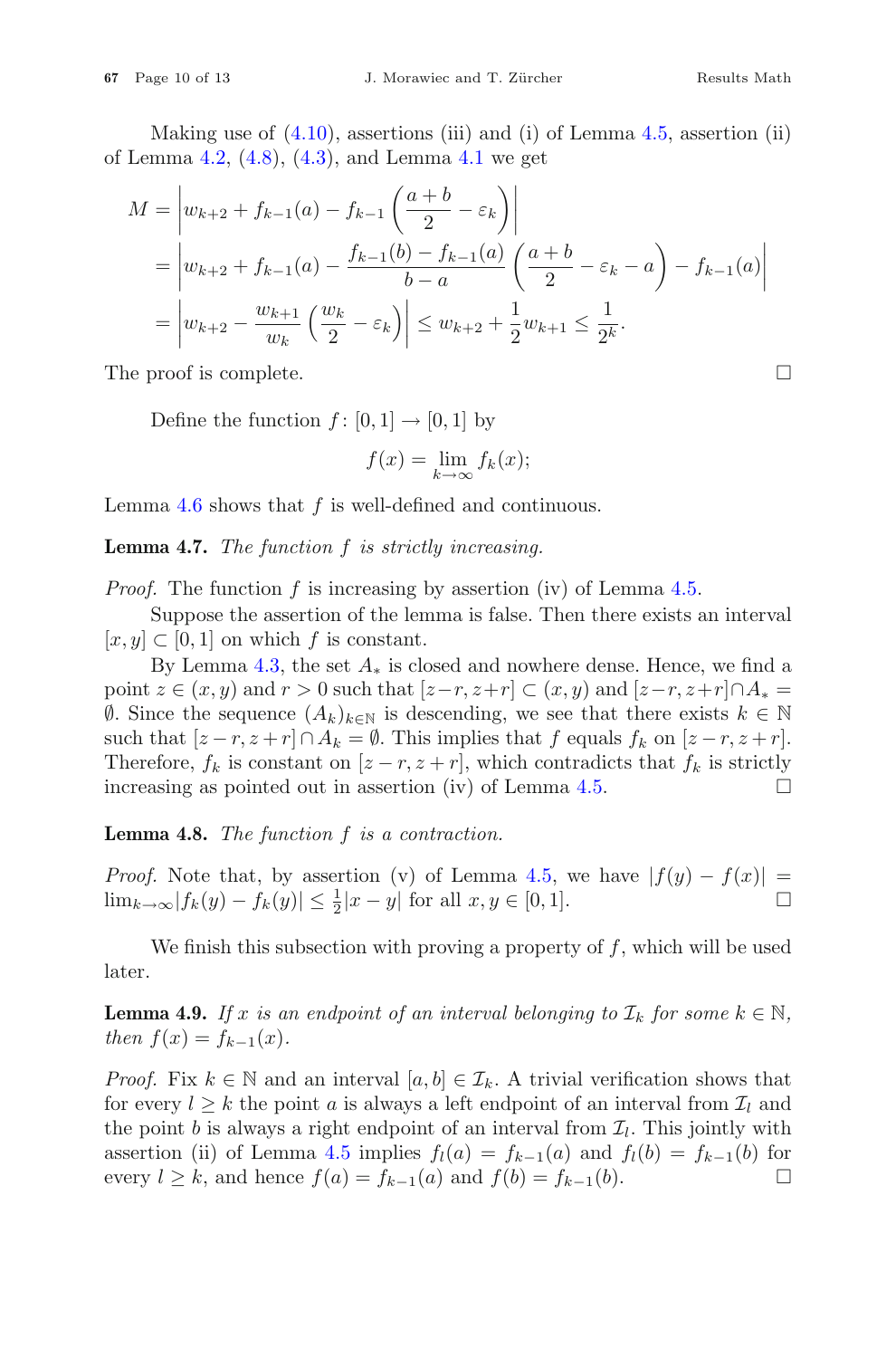#### **4.6. Definition of the IFS**

We define the announced IFS by taking f and  $g = f + \frac{2}{3}$ .

By assertion (vi) of Lemma [4.5](#page-7-1) we have

$$
f([0,1]) = \left[0, \frac{1}{3}\right] \quad \text{and} \quad g([0,1]) = \left[\frac{2}{3}, 1\right].
$$

Moreover, from Lemmas [4.7](#page-10-0) and [4.8](#page-10-1) we see that our IFS consists of strictly increasing contractions.

If we show that its attractor is the set  $A_*$ , then the example will be complete.

**Lemma 4.10.** *The set*  $A_*$  *is the attractor of the IFS consisting of f and q.* 

*Proof.* We first prove that

<span id="page-11-0"></span>
$$
A_{k+1} = f(A_k) \cup g(A_k)
$$
\n(4.11)

for every  $k \in \mathbb{N}$ .

Fix  $k \in \mathbb{N}$ . From assertion (viii) of Lemma [4.5](#page-7-1) we conclude that  $A_{k+1} \subset$  $f(A_k) \cup g(A_k)$ . If we prove that  $f(A_k) \cup g(A_k) \subset A_{k+1}$ , the assertion follows.

Fix  $x \in A_k$  and choose an interval  $[a, b] \in \mathcal{I}_k$  such that  $x \in [a, b]$ . From Lemma [4.9](#page-10-2) we get  $f(a) = f_{k-1}(a)$  and  $f(b) = f_{k-1}(b)$ . Then using Lemma [4.7](#page-10-0) and assertion (vii) of Lemma [4.5](#page-7-1) we obtain

$$
f(x) \in [f(a), f(b)] = [f_{k-1}(a), f_{k-1}(b)] \subset \bigcup \mathcal{I}_{k+1} = A_{k+1}.
$$

Making also use of assertion (vi) of Lemma [4.5](#page-7-1) and assertion (iv) of Lemma [4.2](#page-5-0) we get

$$
g(x) = f(x) + \frac{2}{3} \in [f(a), f(b)] + \frac{2}{3} \subset \bigcup \mathcal{I}_{k+1} = A_{k+1},
$$

which proves  $(4.11)$ .

In Lemma [4.3](#page-6-0) we have recorded already that  $A_*$  is nonempty and com-pact. According to Theorem [2.2](#page-2-0) it remains to prove that  $A_* = f(A_*) \cup g(A_*)$ .

As f and g are strictly increasing as verified in the proof of Lemma [4.7,](#page-10-0) we have, using  $(4.9)$ ,

$$
f(A_*) \cup g(A_*) = \bigcap_{k \in \mathbb{N}} f(A_k) \cup \bigcap_{k \in \mathbb{N}} g(A_k)
$$
  
= 
$$
\bigcap_{k \in \mathbb{N}} (f(A_k) \cup g(A_k)) = \bigcap_{k \in \mathbb{N}} A_{k+1} = A_*.
$$

The proof is complete.  $\Box$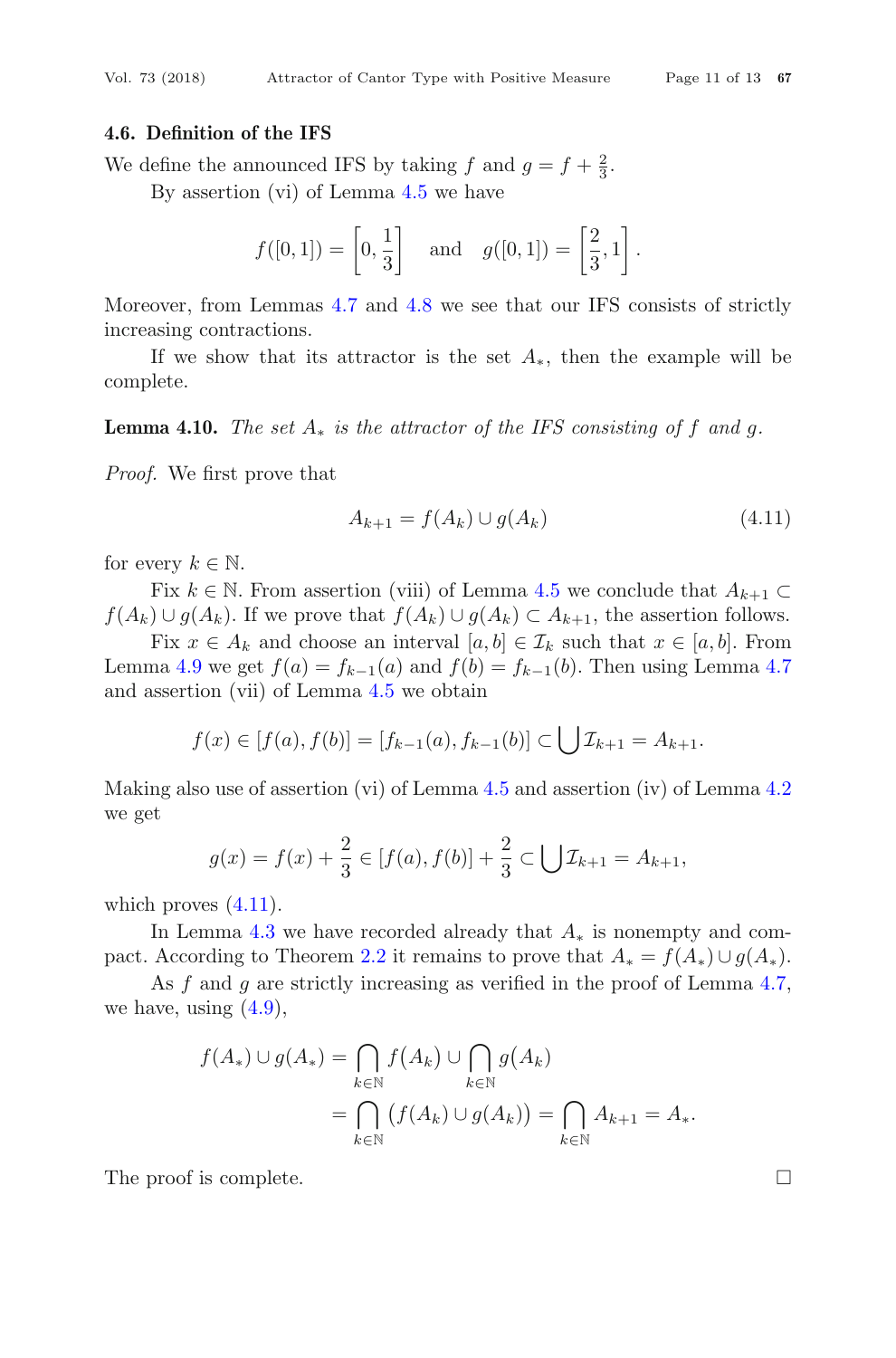# **Acknowledgements**

The research was supported by the University of Silesia Mathematics Department (Iterative Functional Equations and Real Analysis program). Furthermore, the research leading to these results has received funding from the European Research Council under the European Union's Seventh Framework Programme (FP/2007–2013)/ERC Grant Agreement No. 291497 while the second author was a research fellow at the University of Warwick.

**Open Access.** This article is distributed under the terms of the Creative Commons Attribution 4.0 International License [\(http://creativecommons.org/licenses/](http://creativecommons.org/licenses/by/4.0/)  $by/4.0$ , which permits unrestricted use, distribution, and reproduction in any medium, provided you give appropriate credit to the original author(s) and the source, provide a link to the Creative Commons license, and indicate if changes were made.

# <span id="page-12-5"></span>**References**

- <span id="page-12-0"></span>[1] Calabr`o, F., Corbo Esposito, A., Mantica, G., Radice, T.: Refinable functions, functionals, and iterated function systems. Appl. Math. Comput. **272**(part 1), 199–207 (2016)
- <span id="page-12-7"></span>[2] Crovisier, S., Rams, M.: IFS attractors and Cantor sets. Topol. Appl. **153**(11), 1849–1859 (2006)
- <span id="page-12-9"></span>[3] D'Aniello, E.: Non-self-similar sets in  $[0,1]^N$  of arbitrary dimension. J. Math. Anal. Appl. **456**(2), 1123–1128 (2017)
- <span id="page-12-8"></span>[4] D'Aniello, E., Steele, T.H.: Attractors for iterated function schemes on [0*,* 1]*<sup>N</sup>* are exceptional. J. Math. Anal. Appl. **424**(1), 537–541 (2015)
- <span id="page-12-10"></span>[5] D'Aniello, E., Steele, T.H.: Attractors for iterated function systems. J. Fractal Geom. **3**(2), 95–117 (2016)
- <span id="page-12-6"></span>[6] Falconer, K.: Fractal Geometry. Mathematical Foundations and Applications, 2nd edn. Wiley, Hoboken (2003)
- <span id="page-12-3"></span>[7] Matkowski, J.: Remark on BV-solutions of a functional equation connected with invariant measures. Aequ. Math. **29**(2–3), 210–213 (1985)
- <span id="page-12-1"></span>[8] Morawiec, J.: On  $L^1$ -solutions of a two-direction refinement equation. J. Math. Anal. Appl. **354**(2), 648–656 (2009)
- <span id="page-12-4"></span>[9] Morawiec, J., Z¨urcher, T.: On a problem of Janusz Matkowski and Jacek Wesołowski. Aequ. Math. (2018). <https://doi.org/10.1007/s00010-018-0556-5>
- <span id="page-12-2"></span>[10] Peres, Y., Solomyak, B.: Self-similar measures and intersections of Cantor sets. Trans. Am. Math. Soc. **350**(10), 4065–4087 (1998)